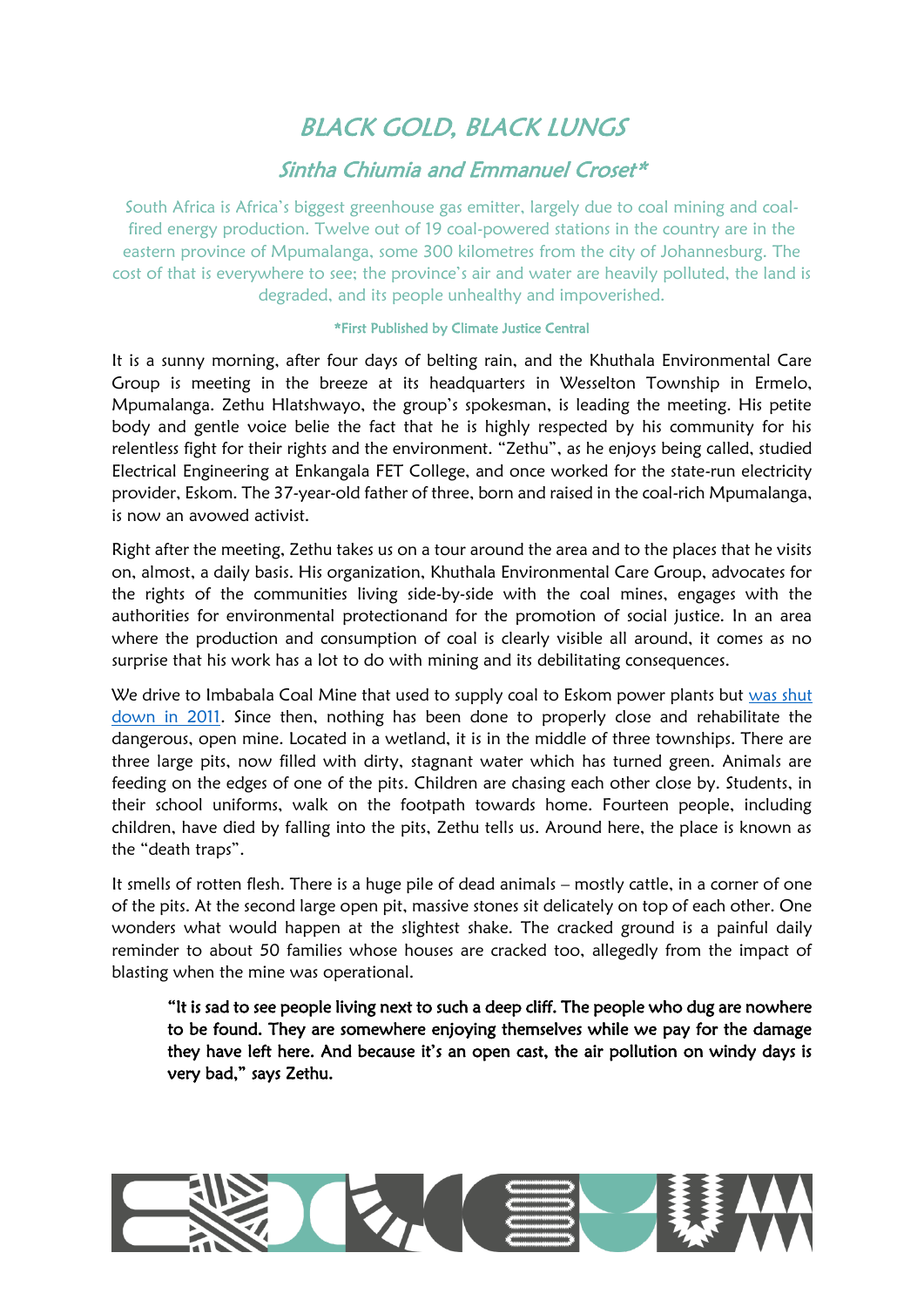

The extraction of the so-called "black gold" has serious consequences for the environment. In 2019, environmental NGO Greenpeace, using satellite data tracked by NASA, found that [Mpumalanga is the largest Sulphur Dioxide \(SO2\) emission hotspot in the world from](https://www.greenpeace.org/africa/en/press/7678/mpumalanga-so2-pollution-as-bad-as-no2-new-study-finds/)  [power generation.](https://www.greenpeace.org/africa/en/press/7678/mpumalanga-so2-pollution-as-bad-as-no2-new-study-finds/) Greenpeace attributed the high emissions to the concentration of coal-fired power stations, bad technology, and poor regulation. Mpumalanga has 12 coal-fired power plants operated by Eskom, and chemical and energy company Sasol. But this is just one side of the story.

The other side of the story is the decline of coal prices on global markets and a growing campaign against the mineral. In the global fight for sustainability and green methods of energy production there are only few other minerals with a worse reputation than coal. This has resulted in [the departure of some of the big mining companies](https://www.iol.co.za/news/south-africa/gauteng/days-of-coal-mines-are-numbered-as-eskom-shifts-focus-8378695) shifting their focus to other means of energy generation and left mines in the region abandoned. According to [a recent](https://news.trust.org/item/20200917101020-ic3di)  [report by Thomson Reuters Foundation,](https://news.trust.org/item/20200917101020-ic3di) there are up to 6,000 abandoned mines in South Africa. In situations of unemployment, lack of jobs and opportunities that those in the surrounding areas are facing, abandoned mines are still in use by informal artisanal miners.

It is within this setting that Zethu and his team at Khuthala Environmental Care Group do their work. They fight for those who have suffered—and continue to bear the brunt of – pollution, degradation, environmental and structural damage. And those who continue digging in the mines – an invisible workforce that often used to work for the energy providers – suffer from chronic diseases and constant fear.

We move on to another abandoned mine whose name might seem cynical: "Golfview". In contrast to Imbabala, it is still active, meaning that there are informal workers surviving from the resources they extract here. Golfview is an underground mine. In 2015, it took fire, and even now flames are visible. The land here is burnt and cracked. Former operator Anker Coal

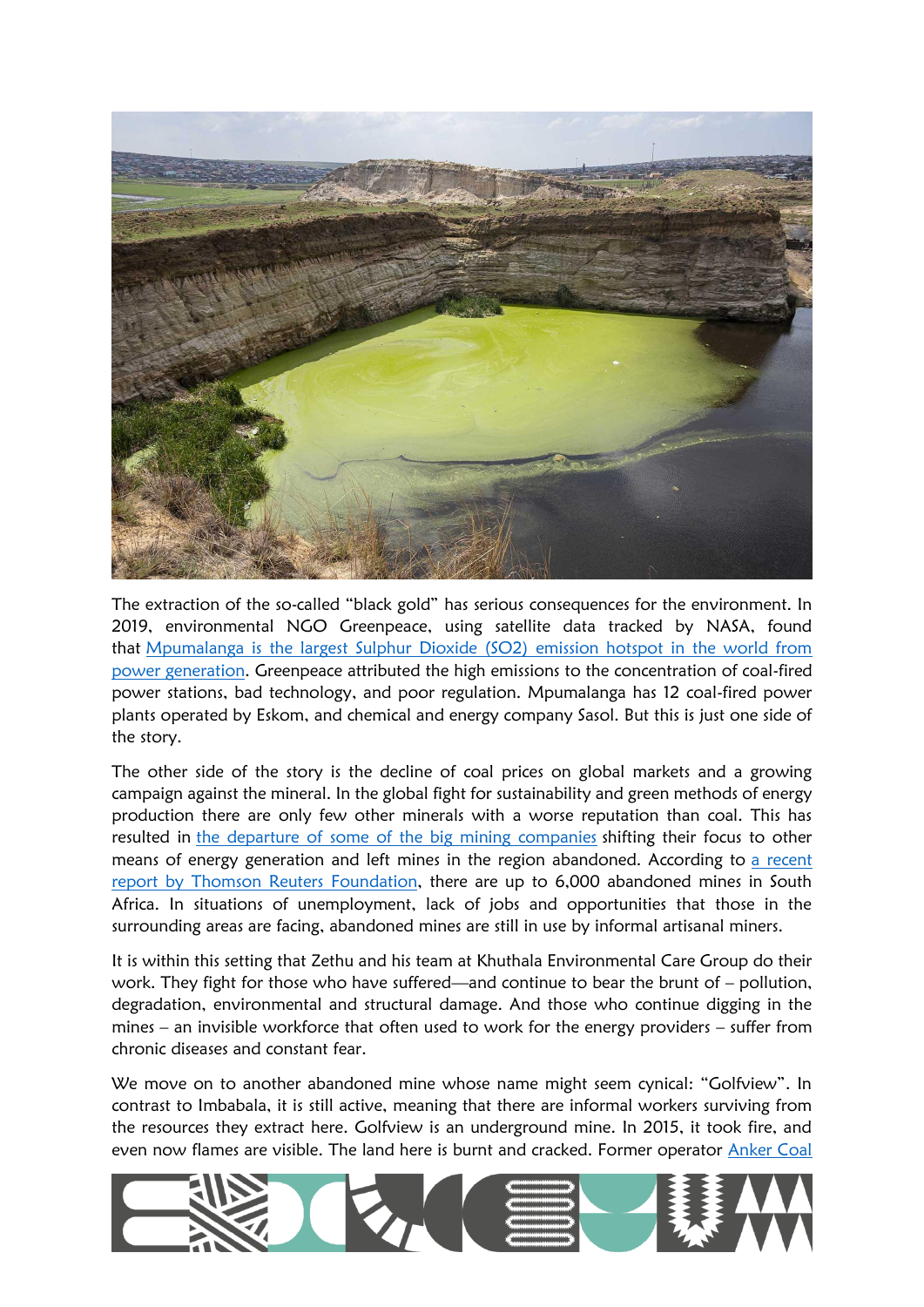[and Mineral Holdings](https://pulitzercenter.org/reporting/unfinished-business-coal-miners-across-south-africa-walk-away-clean) ceased operations in 2010 and was [fined for environmental](https://www.climatechangenews.com/2017/03/22/unfinished-business-coal-miners-south-africa-walk-away-clean/)  [transgressions while mining.](https://www.climatechangenews.com/2017/03/22/unfinished-business-coal-miners-south-africa-walk-away-clean/)

Zethu's team is joined by an elderly man, Bangizwe Madonsela. "Ubaba Madonsela", as Zethu respectfully addresses him, worked for mining companies including Golfview from 1978 to 1999. The father of nine complains of chronic ill-health, reminding Zethu not to be deceived by Ubaba's appearance. Ubaba says he developed chest pains due to poor working conditions in the mines. In this community, Ubaba is not the only one suffering from chronic health complications. In a [September 2020 documentary by Thomson Reuters Foundation,](https://news.trust.org/item/20200917104121-9d0kb/) a nurse from the local clinic estimated that 30% of the patients they see have respiratory problems. Coal-fired stations in South Africa cause over 2,200 deaths from heart diseases, respiratory infections, lung cancer and strokes each year, according to a 2017 study commissioned by environmental justice organisation, ground Work.

At Golfview, a dilapidated shelter covers the deep, dark entrance, with 84 slippery steps, which lead to underground tunnels. We meet a group of about 10 artisanal miners sitting at the shelter having a chat. As they speak, a 31-year-old artisanal miner, Bonginkosi Mhlanga, emerges out of the mine hauling a 50kg bag of coal on his shoulders. Mhlanga, whose ambition was to work as a blaster at the mines, says this is the best job he could get. He tried formal mines and construction companies. He travelled as far as Johannesburg in search of work- with no luck. "I have tried but I failed because I do not have qualifications. I have not gone to tertiary," says Mhlanga.

Zethu, the local NGOs leader, knows many cases like that. "People from Mpumalanga Highveld struggle to find employment", he says.

## "They are lacking skills and suffering poor health. They fail to get a red ticket"  $-$  a required fitness medical certificate – "because we are living in this highveld region which is highly polluted."

The Government has set targets and promised a just transition to greener energy. Last year, in his pledge during the climate summit in New York[,President Cyril Ramaphosa announced plans](https://www.dailymaverick.co.za/article/2019-10-02-ramaphosas-11bn-climate-fund-or-how-the-smart-money-could-turn-mpumalanga-into-the-envy-of-the-world/)  [to turn Mpumalanga into the envy of the world.](https://www.dailymaverick.co.za/article/2019-10-02-ramaphosas-11bn-climate-fund-or-how-the-smart-money-could-turn-mpumalanga-into-the-envy-of-the-world/) He has established the Presidential Climate Change Coordinating Commission (PCCCC) to coordinate the transition to a low carbon climate and resilient economy and society by 2050. In October 2019, the South African cabinet approved the long-awaited Integrated Resource Plan (IRP2019). Zethu says such statements and pronouncements are all but hollow. What the people need to see is less talk, more action: "All these are beautiful, nice words but when you move to implementation, nothing happens. Those things remain on paper and never materialise." Zethu expresses exactly what a lot of local people feel.

To get an impression of the underground world in the mines, my colleague Emmanuel Croset accompanied the artisanal miners to their workstations, explaining his experience later. "I came to realise what these men have to endure in the tunnels that they call their office: a daunting task of walking quickly, mostly crouched over, heaving for a lack of oxygen through the humid underground labyrinth.

"After 15 or 20 minutes of navigating through the dark tunnels, I met a young man drenched in sweat. Holding an axe pick in one hand and leaning against the coal wall of the tunnel with the other, he announced, 'Yoh! I'm tired, I wanna smoke'.

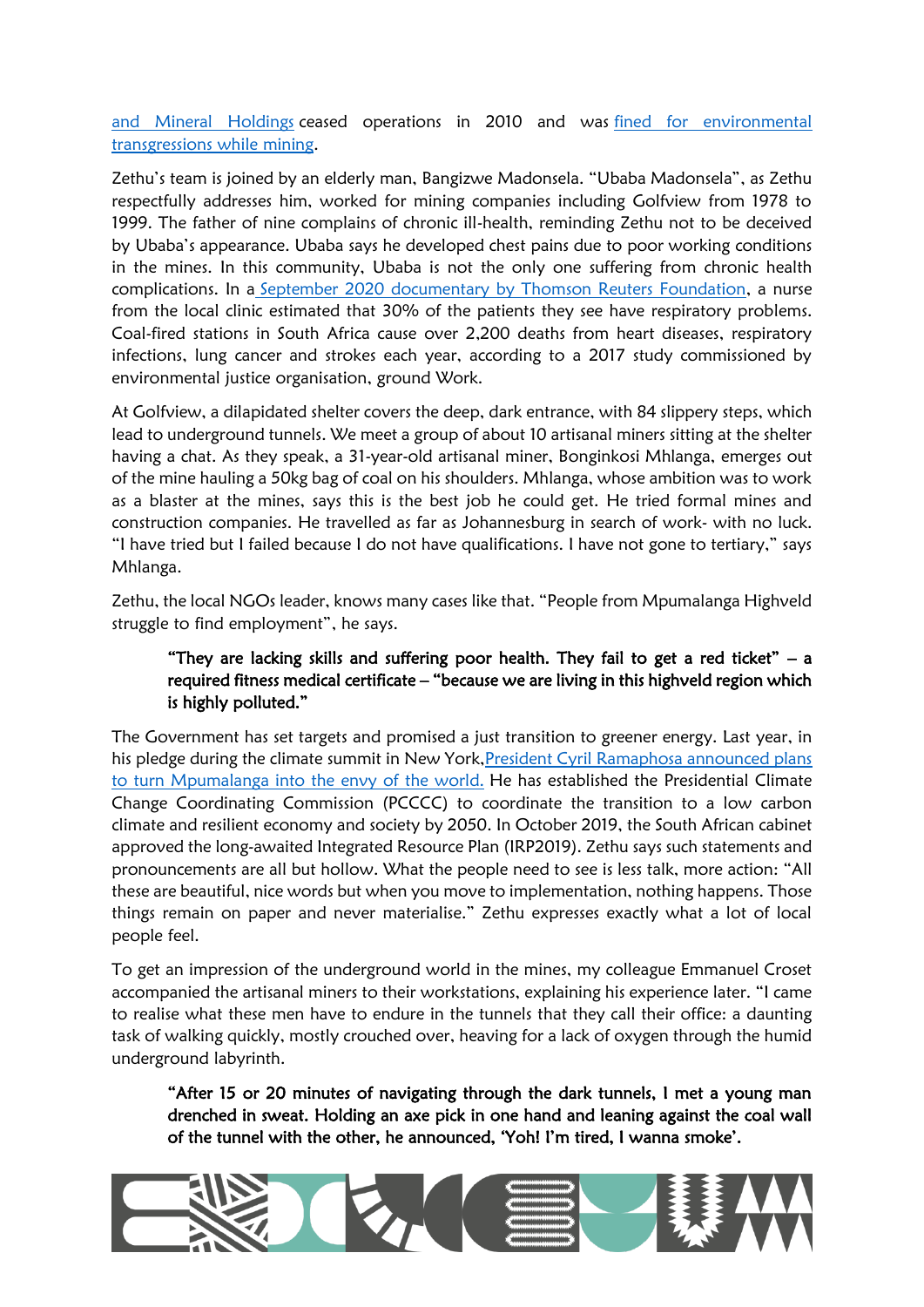He pulled out a cigarette butt and started what turned out to be a nearly impossible task of lighting a matchstick. I found the scene rather comical as he seemed to be fighting the odds of conjuring up enough oxygen this deep in the tunnels. It is only later that I learned that lighting a cigarette in a coal mine could have disastrous consequences as pockets of gas and coal dust are released when breaking off coal – an explosive cocktail that could be the end of us all."

"On our way back up, I encountered other miners walking up the stairs, each lugging two 50k bags on their backs. I was told that this was their first ascension after staying inside the mine for several days with only a poor-quality headlamp, an axe pick and no protective equipment."



We continue our tour with Zethu, and our next stop is Bambanani. There is no other place where one can better observe the sharp division between national energy demand and a simultaneous neglect of the local community than here. Camden Power Station can be seen from the village. Large plumes of smoke are billowing, a reminder of South Africa's heavy reliance on coal. [Eskom and Sasol contribute 50% of South Africa's gas emissions, reports](https://www.bloomberg.com/news/articles/2019-07-30/eskom-sasol-emit-over-half-of-south-africa-s-greenhouse-gas)  [Bloomberg.](https://www.bloomberg.com/news/articles/2019-07-30/eskom-sasol-emit-over-half-of-south-africa-s-greenhouse-gas) At the same time, the Khuthala Group fights to get basic services like piped water and electricity for Bambanani residents.

We meet Moses Madonsela, a resident of Bambanani, outside of his two-roomed house. Madonsela struggles with his crutches but jovially hugs and offers Zethu an old plastic chair. Moses worked at a power station from 2004 to 2013 when he started struggling with pain in his legs. He now relies on a R1,700 pension to take care of his household of five. The village relies on water tanks, charcoal, coal, firewood, and candles.

"The main problem is water. Since 1994, when they started freedom, our only freedom is the borehole. We are surrounded by seven mines but no jobs. When they are blasting, we are affected because they are using some chemicals," says Moses, adding they are only remembered by politicians during election campaigns.